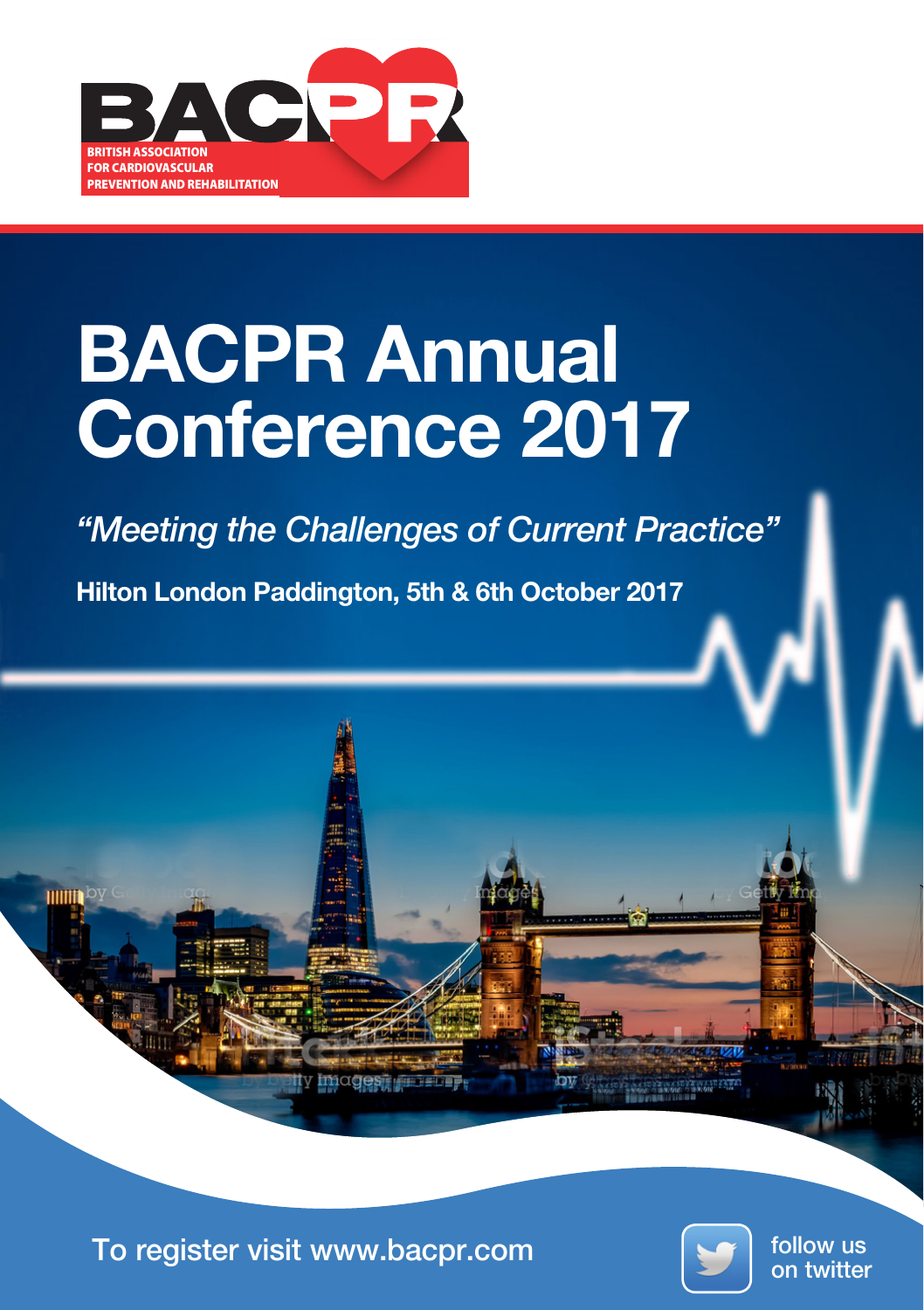## THURSDAY 5th OCTOBER 2017 Registration opens from 9.00am Session 1: Keynote Session Chairs: Dr Joe Mills, Sally Hinton 10:00-10:05 Opening / Housekeeping Dr Aynsley Cowie *BACPR Scientific Officer* 10:05-10:20 Welcome Dr Joe Mills & Dr Scott Murray *Outgoing & Incoming BACPR Presidents* 10:20-10:40 Achieving the WHO Target of "25 by 25" for Prevention of Cardiovascular Disease Prof David Wood *WHF President Elect; Professor of Cardiovascular Medicine, Imperial College London* 10:40-11:10 Pills or Policies for Prevention Prof Simon Capewell *Professor of Clinical Epidemiology, University of Liverpool* 11:10-11:40 Choosing Wisely Dr Aseem Malhotra *Consultant Cardiologist, Frimley Health Foundation NHS Trust* 11:40-12:20 Clinical Research: Blood Pressure and Exercise Prof Paul Leeson *BCS Cardiovascular Prevention Clinical Study Group Chair; Professor of Cardiovascular Medicine, University of Oxford* 12:20-13.30 12:30-13:30 Lunch and Networking, Stands and Posters NACR Workshop – Practicalities of Meeting the Certification Standard *[Main room]* Session 2: Chairs: Dr Hayes Dalal, Dr Aynsley Cowie 13:30-14:00 The Role of the Pharmacist in CVD Care Helen Williams *Consultant Pharmacist for Cardiovascular Disease Health Innovation Network, South London* 14:00-14:30 Falls and Heart Failure Dr Andrew Davies *Consultant in Elderly Medicine, City Hospitals Sunderland* 14:30-15:00 Current Management Strategies for Heart Failure Prof Andrew Clark *BSH Immediate Past Chair; Chair in Clinical Cardiology; Hull York Medical School* 15:00-16:00 15:15-15:45 15:15-15:45 Healthy Break, Stands and Posters Sponsored Symposium / Workshop Moderated Posters Session 3: Chairs: Louise Jopling, Jo Hayward 16.00-16.30 NACR Prof Patrick Doherty *Director of NACR; Chair of Cardiovascular Health, The University of York* 16.30-16.50  $\parallel$  SIGN Guideline for Cardiac **Rehabilitation** Dr Iain Todd *Cardiac Rehabilitation SIGN Guideline Chair; Consultant in Rehabilitation Medicine, NHS Lothian* Session 4: Chairs: Dr Scott Murray, Sarah Quinlan 16:50-17:10 The Use of Mindfulness in Chronic Disease Prevention and Rehabilitation Dr Elizabeth Sparkes *Senior Lecturer, Coventry University* Laura Allen *PhD Student, Coventry University* 17:10-17:30 An Alternative Viewpoint - A Biomedical Approach to Tackling CVD Prevention Ivor Cummins *Chemical Engineer, 'The Fat Emperor'*

17.30-18.00 BACPR AGM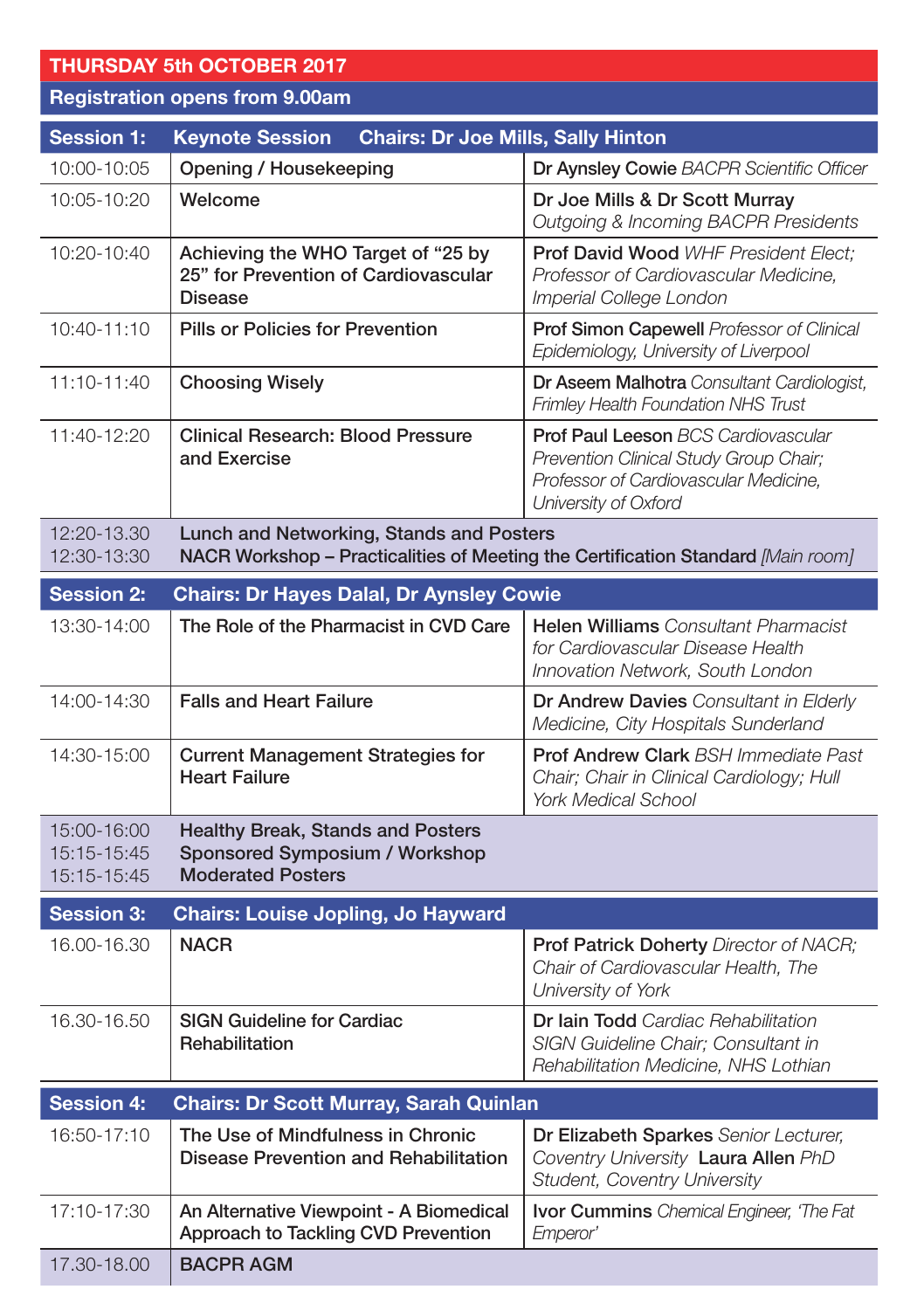| <b>THURSDAY 5th OCTOBER EVENING EVENTS [Ballroom]</b> |                                                                                                                                                                            |                                                                                                                                                                                                           |  |
|-------------------------------------------------------|----------------------------------------------------------------------------------------------------------------------------------------------------------------------------|-----------------------------------------------------------------------------------------------------------------------------------------------------------------------------------------------------------|--|
| 19:30-20:00                                           | <b>Drinks Reception</b>                                                                                                                                                    |                                                                                                                                                                                                           |  |
| 20:00-22:00                                           | Gala Dinner and Prize Giving                                                                                                                                               |                                                                                                                                                                                                           |  |
| 22.00                                                 | <b>Disco</b>                                                                                                                                                               |                                                                                                                                                                                                           |  |
| <b>FRIDAY 6th OCTOBER 2017</b>                        |                                                                                                                                                                            |                                                                                                                                                                                                           |  |
| 7.00                                                  | Walk / Run                                                                                                                                                                 |                                                                                                                                                                                                           |  |
| From 8.30                                             | Registration (day delegates only)                                                                                                                                          |                                                                                                                                                                                                           |  |
| 8.55-9.00                                             | Opening & Housekeeping                                                                                                                                                     |                                                                                                                                                                                                           |  |
|                                                       | <b>Session 5: Nursing / Psychology</b><br>Chair: Dr Carolyn Deighan,<br><b>Bernie Downey</b>                                                                               | <b>Session 6: EPG / Dietetics</b><br><b>Chair: Laura Burgess, Vicky Hatch</b>                                                                                                                             |  |
| $9.00 - 9.45$                                         | <b>Oral Abstract Presentations</b><br>TBC                                                                                                                                  |                                                                                                                                                                                                           |  |
| 9.45-10.15                                            | Dr Angela Busuttil Consultant Clinical<br>Psychologist Sussex Partnership NHS<br><b>Foundation Trust</b><br>Developing Psychology Skills in<br><b>Practitioners / IAPT</b> | <b>Prof Rod Taylor Professor of Health</b><br>Services Research University of Exeter<br>Early Results from REACH-HF-pEF                                                                                   |  |
| 10.15-10.45                                           | Healthy Break, Stands and Posters                                                                                                                                          |                                                                                                                                                                                                           |  |
| <b>Session 7:</b>                                     | <b>Chairs: Brian Begg, Annie Holden</b>                                                                                                                                    |                                                                                                                                                                                                           |  |
| 10.45-10.50                                           | <b>Award for Best Oral Abstract</b>                                                                                                                                        | <b>Dr Joe Mills BACPR President</b>                                                                                                                                                                       |  |
| 10.50-11.00                                           | <b>BCS</b> – Current Work and Future Directions                                                                                                                            | Rachael O'Flynn Chief Executive, BCS                                                                                                                                                                      |  |
| 11.00-11.30                                           | Epidemiology of Achieving Impact<br>within Cardiology                                                                                                                      | Prof Chris Gale Professor of<br>Cardiovascular Medicine & Honorary<br>Consultant Cardiologist, University of Leeds                                                                                        |  |
| 11:30-12:00                                           | Transformation of NSTEMI Care at the<br>Golden Jubilee National Hospital                                                                                                   | Dr Mitchell Lindsay Consultant Cardiologist,<br>Golden Jubilee National Hospital                                                                                                                          |  |
| 12:00-12:20                                           | An Update from the BHF                                                                                                                                                     | Dr Mike Knapton Associate Medical<br>Director, BHF                                                                                                                                                        |  |
| 12.20-13.30<br>12:45-13:15                            | Lunch and Networking, Stands and Posters<br>Sponsored Symposium / Workshop                                                                                                 |                                                                                                                                                                                                           |  |
| <b>Session 8:</b>                                     | <b>Chairs: Alison Iliff, Katherine Paterson</b>                                                                                                                            |                                                                                                                                                                                                           |  |
| 13:30-14:00                                           | Revolutionising Diabetes Care using<br>Hope and a Low Carb Approach                                                                                                        | Dr David Unwin General Practitioner.<br>Norwood Surgery Southport. 2016 Winner<br>of NHS Innovator of the year Award                                                                                      |  |
| 14:00-14:30                                           | NACR in Practice: "What does a<br>certified site look like?"                                                                                                               | Sophie McIntosh Cardiac Rehabilitation<br>Specialist, Countess of Chester Hospital<br><b>NHS Foundation Trust</b><br>Elaine Allen Cardiac Specialist Nurse,<br><b>Frimley Health NHS Foundation Trust</b> |  |